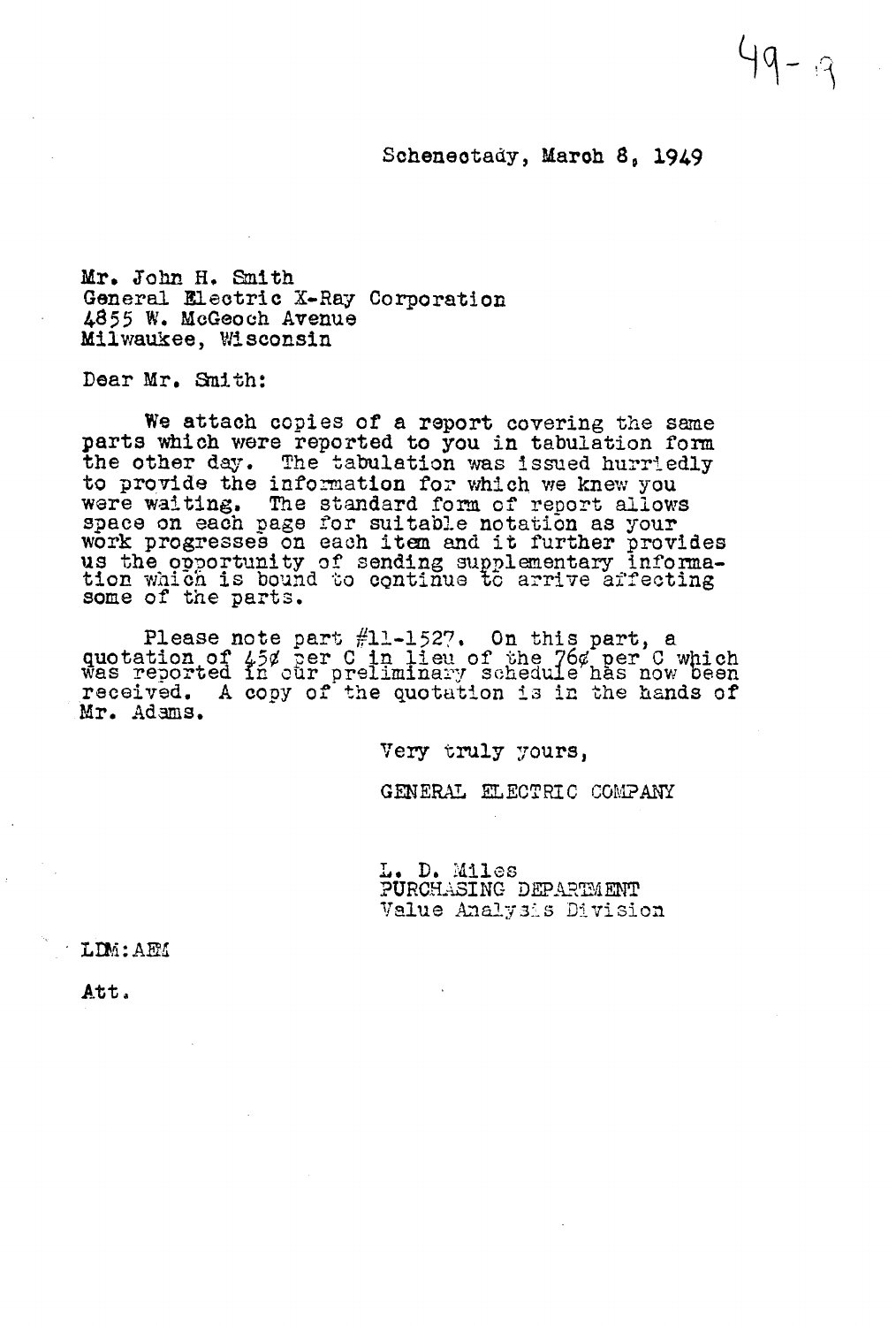#11-302 Stop Pin



| Present Shop Cost            | lots 2400              | \$3.29/C     |
|------------------------------|------------------------|--------------|
| Outside Supplier's Quotation | lots 2400<br>lots 5000 | 2.70<br>2.35 |

| Alternate material--Aluminum in lieu of Brass |           |                   |
|-----------------------------------------------|-----------|-------------------|
| Outside Supplier's Quotation lots 2400        | lots 5000 | $*2.31/c$<br>1.86 |

i.

VALUE ANALYSIS DIVISION PURCHASING DEPARTMENT<br>February 21, 1949

 $\mathcal{L}_{\mathcal{A}}$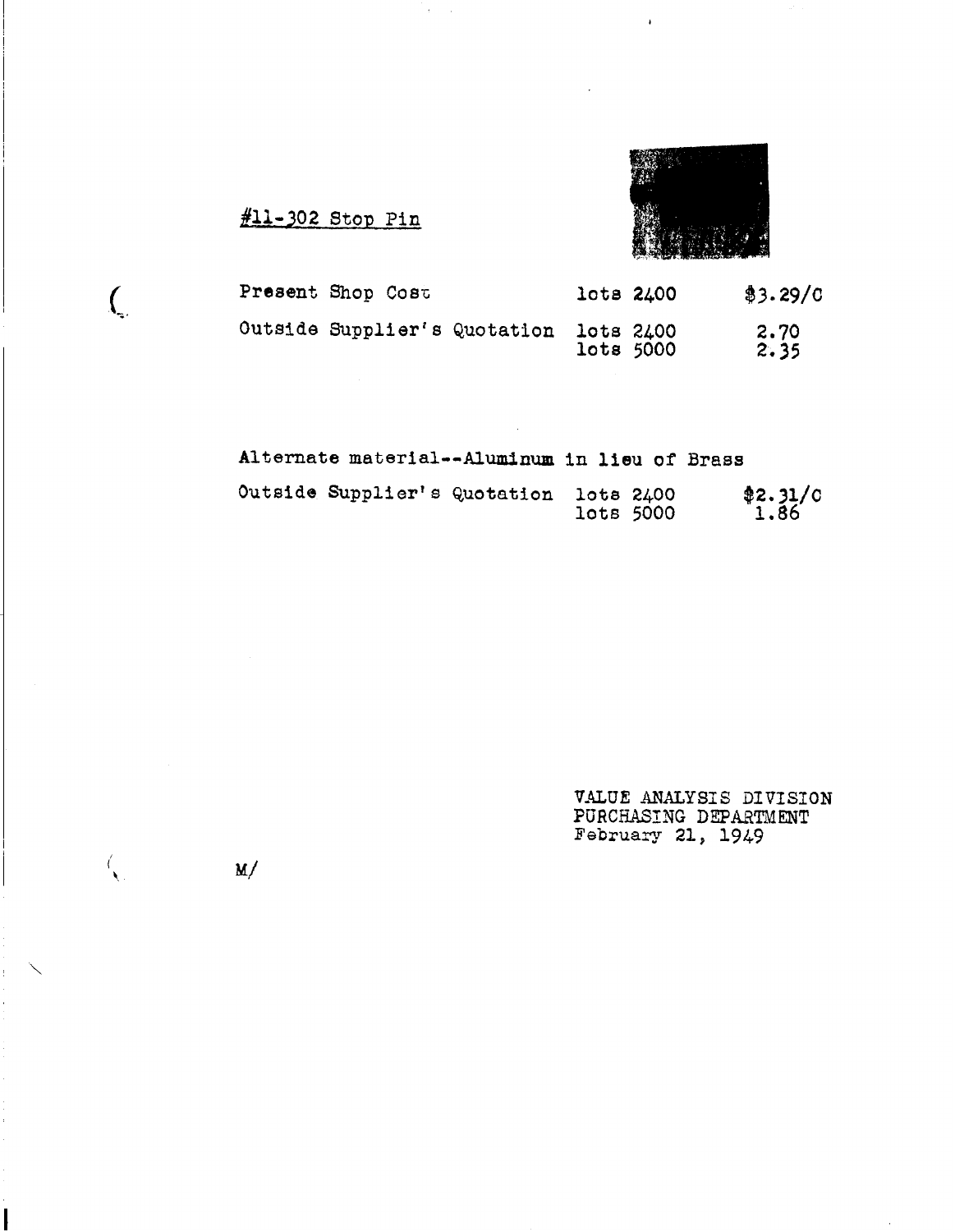



| Present Shop Cost                                       |  | lots 40,000 | \$1.01/c   |
|---------------------------------------------------------|--|-------------|------------|
| Outside Supplier's Quotation lots 40,000<br>lots 60,000 |  |             | 76.<br>66. |

Alternate Material -- C. R. Steel in lieu of Drill Rod Outside Supplier's Quotation lots 40,000 \$.49/C<br>1ots 60,000 .48

Another supplier quotes on furnishing this part from<br>a high carbon chromium alloy which is very tough.

 $\sim$   $\sim$ 

| 20,000 Lot | -                        | $$5.80$ per M |  |
|------------|--------------------------|---------------|--|
| 40,000 Lot | -                        | $4.50$ per M  |  |
| 60,000 Lot | $\overline{\phantom{0}}$ | $4.05$ per M  |  |

VALUE ANALYSIS DIVISION PURCHASING DEPARTMENT February 21, 1949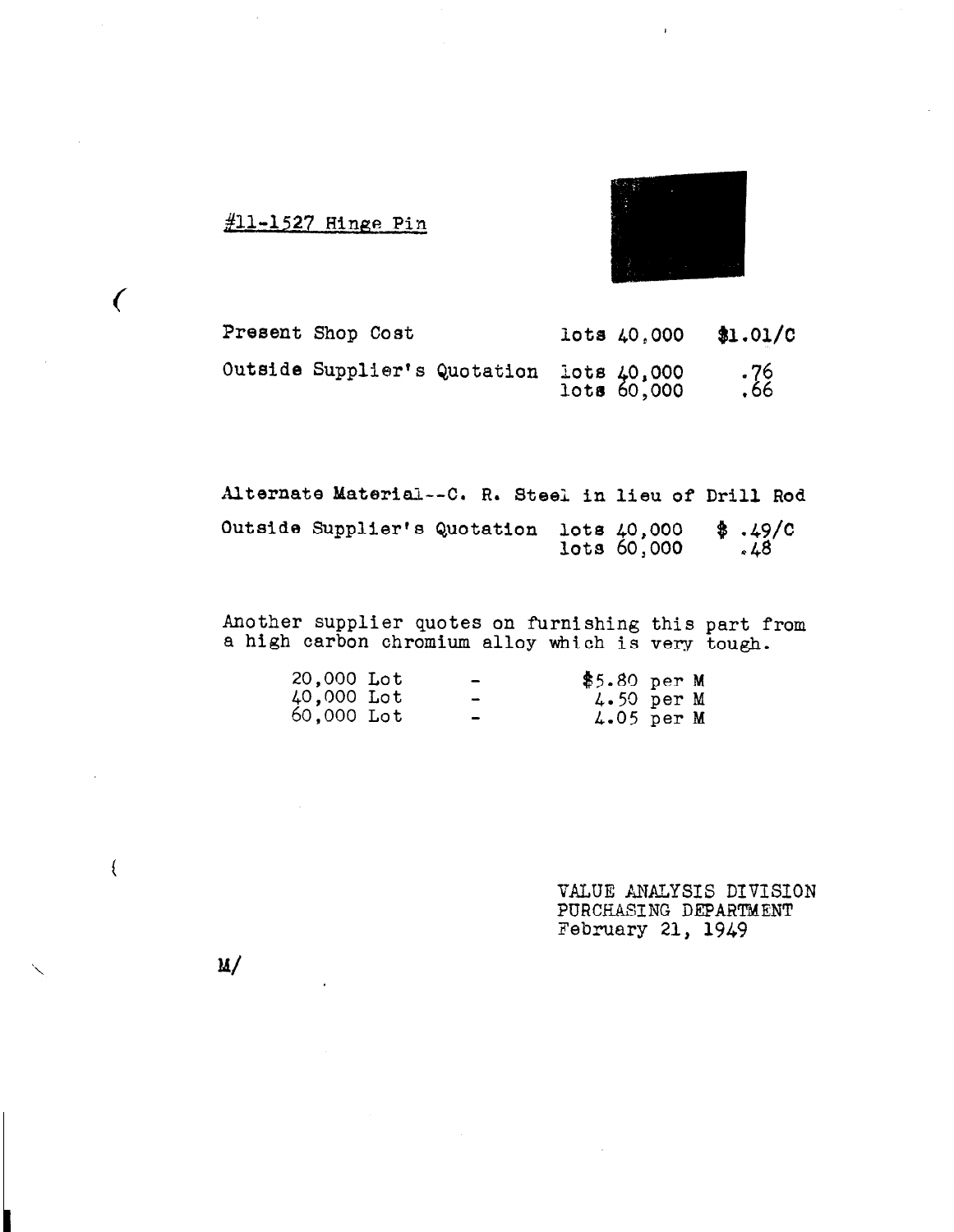

\$43.40/C

 $(74\% \text{ Reduction})$ <br> $(74\% \text{ Reduction})$ 

lots

lots 1200

#13-1293 Stud

Present Shop Cost

Outside Supplier's Quotation 600  $14.15$ <br>(67% Reduction)  $10<sub>t</sub>$ 

> VALUE ANALYSIS DIVISION<br>PURCHASING DEPARTMENT February 21,  $1949$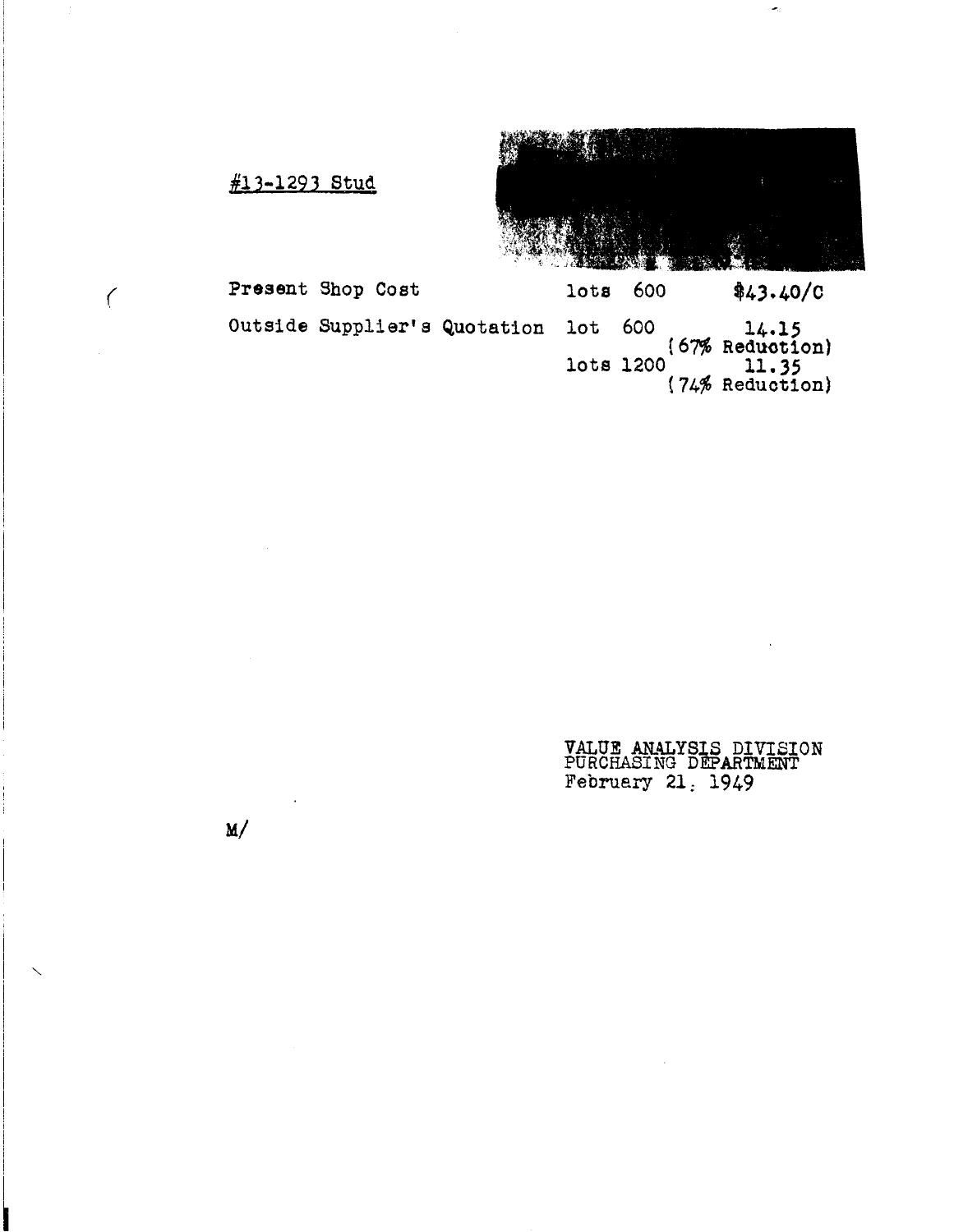<u>NAR INISIA TEKNOLOGI KAN</u> **AVAN** lot 3500 \$12.70/C

#13-1367 Stud

Present Shop Cost

| 7.58<br>7.38 |
|--------------|
|              |

VALUE ANALYSIS DIVISION PURCHASING DEPARTMENT<br>February 21, 1949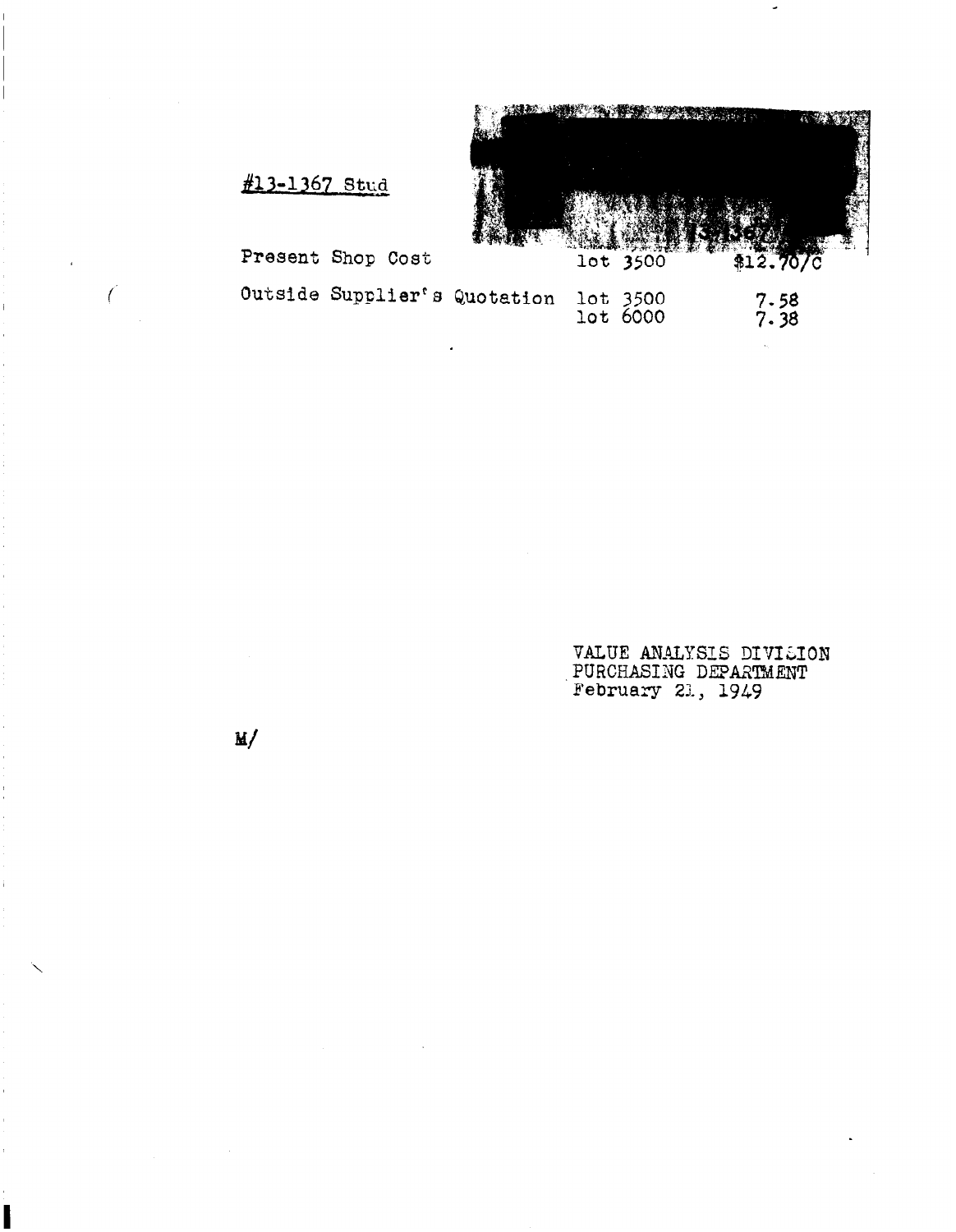$\#$ 13-1554 Lock Screw



| Present Shop Cost                    | $10t$ 600 | \$6.54/0     |
|--------------------------------------|-----------|--------------|
| Outside Supplier's Quotation lot 600 | lot 1200  | 6.20<br>4.80 |

VALUE ANALYSIS DIVISION PURCHASING DEPARTMENT February 21,  $1949$ 

 $\sim 10^{-11}$ 

 $M/$ 

 $\bar{\mathcal{A}}$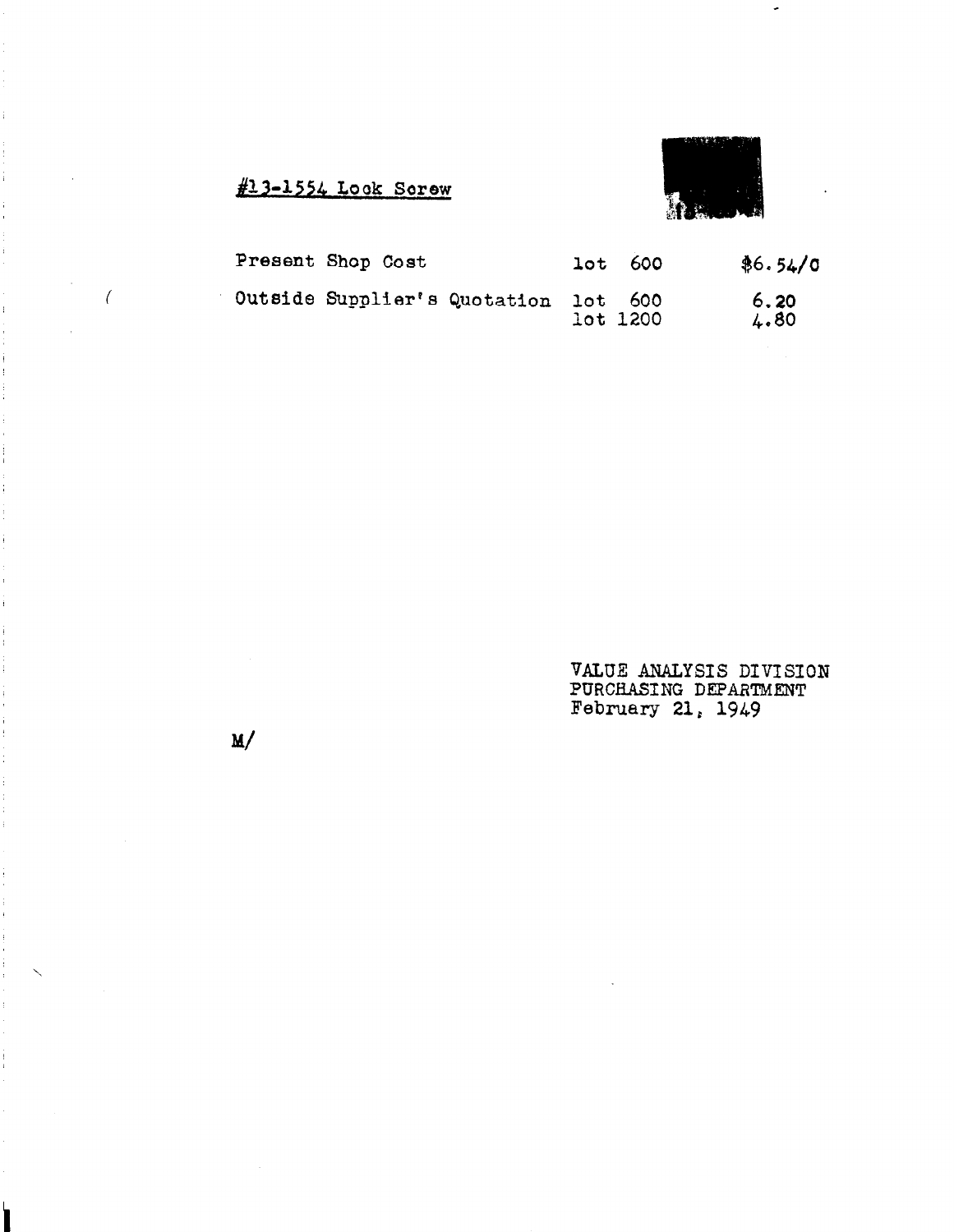

 $\mathcal{A}$ 

## #13-2005 Stud

| Present Shop Cost                       |  | $10t$ 20,000       | \$1.70/C   |
|-----------------------------------------|--|--------------------|------------|
| Outside Supplier's Quotation lot 20,000 |  | $1$ ot $\mu$ 0,000 | .98<br>.93 |

 $\hat{\mathcal{L}}$ 

VALUE ANALYSIS DIVISION PURCHASING DEPARTMENT February 21, 1949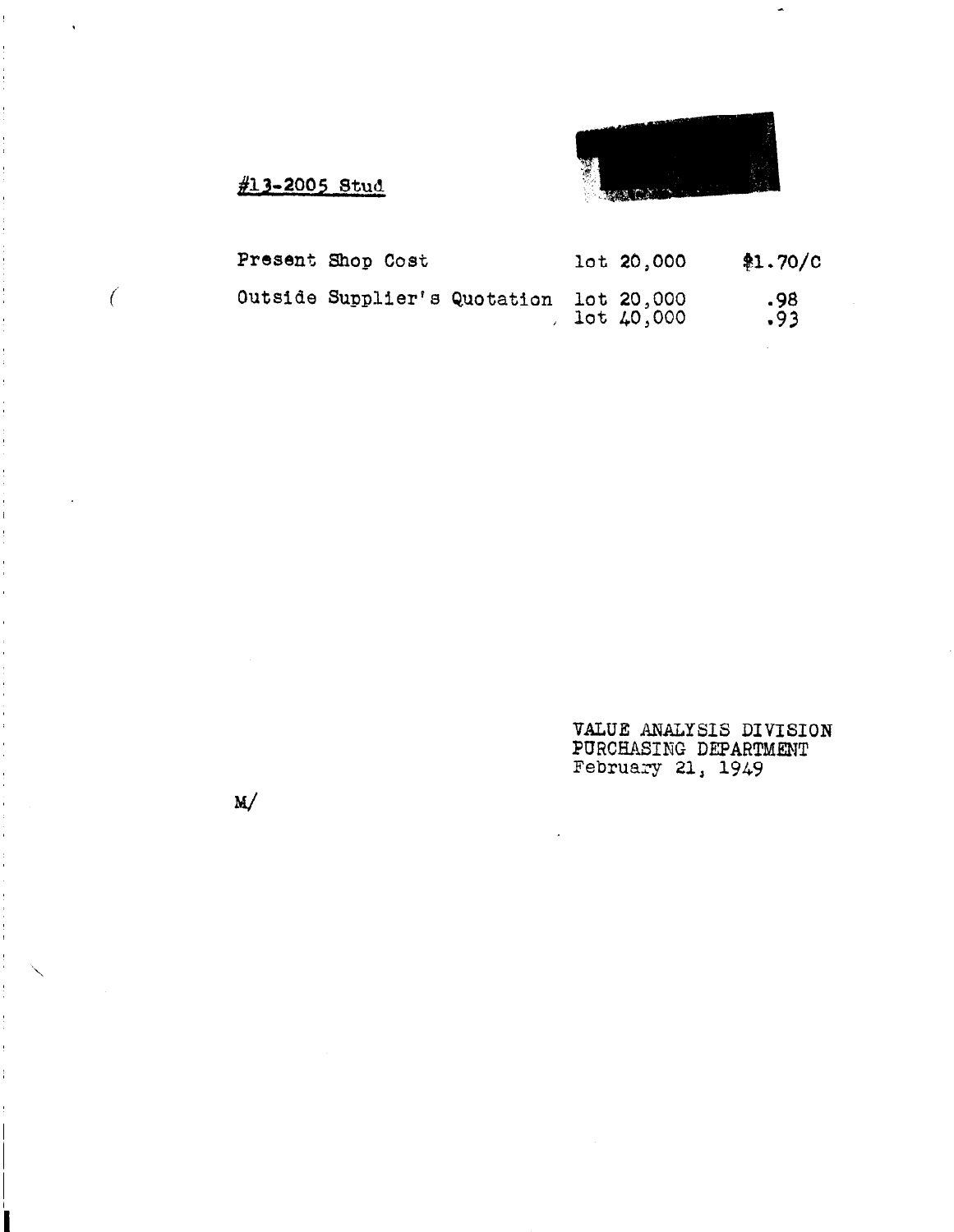

 $\ddot{\phantom{a}}$ 

#13-2121 Screw

| Present Shop Cost                                 |  | lot 3000 | \$49.30      |
|---------------------------------------------------|--|----------|--------------|
| Outside Supplier's Quotation lot 3000<br>lot 6000 |  |          | 7.70<br>7.50 |

 $\sim$   $\sim$ 

VALUE ANALYSIS DIVISION PURCHASING DEPARTMENT February 21, 1949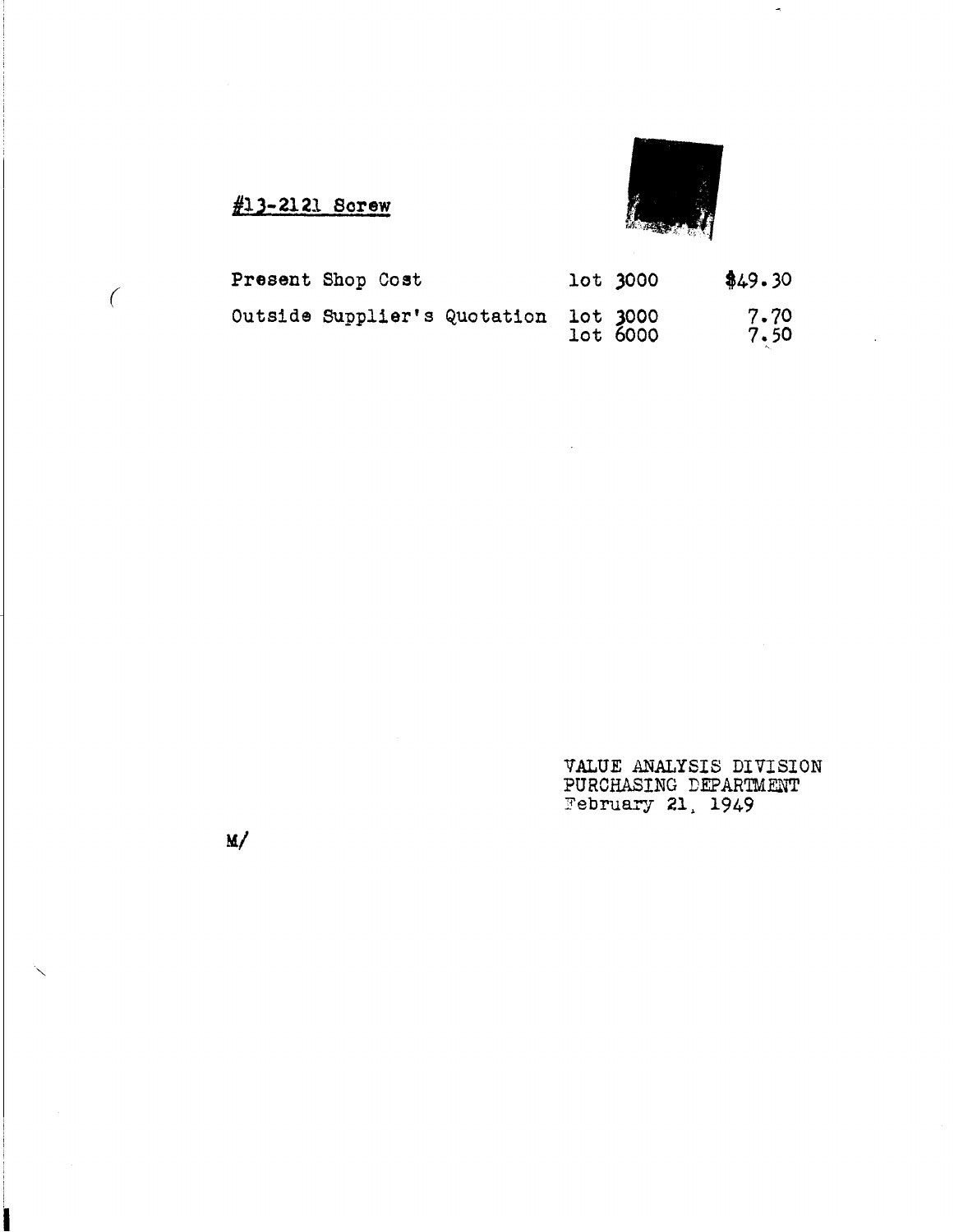#13-2469 Thumb Screw

 $M'$ 



| Present Shop Cost                     |  | lot 5500 | \$23.30/C            |
|---------------------------------------|--|----------|----------------------|
| Outside Supplier's Quotation lot 5500 |  | lot 8000 | $4.50/C$<br>$4.20/C$ |

Alternate Material--Aluminum in lieu of Brass

| Outside Supplier's Quotation lot 5500 |  | lot 8000 | $*3.60/c$<br>3.20/0 |
|---------------------------------------|--|----------|---------------------|
|                                       |  |          |                     |

VALUE ANALYSIS DIVISION PURCHASING DEPARTMENT February 21, 1949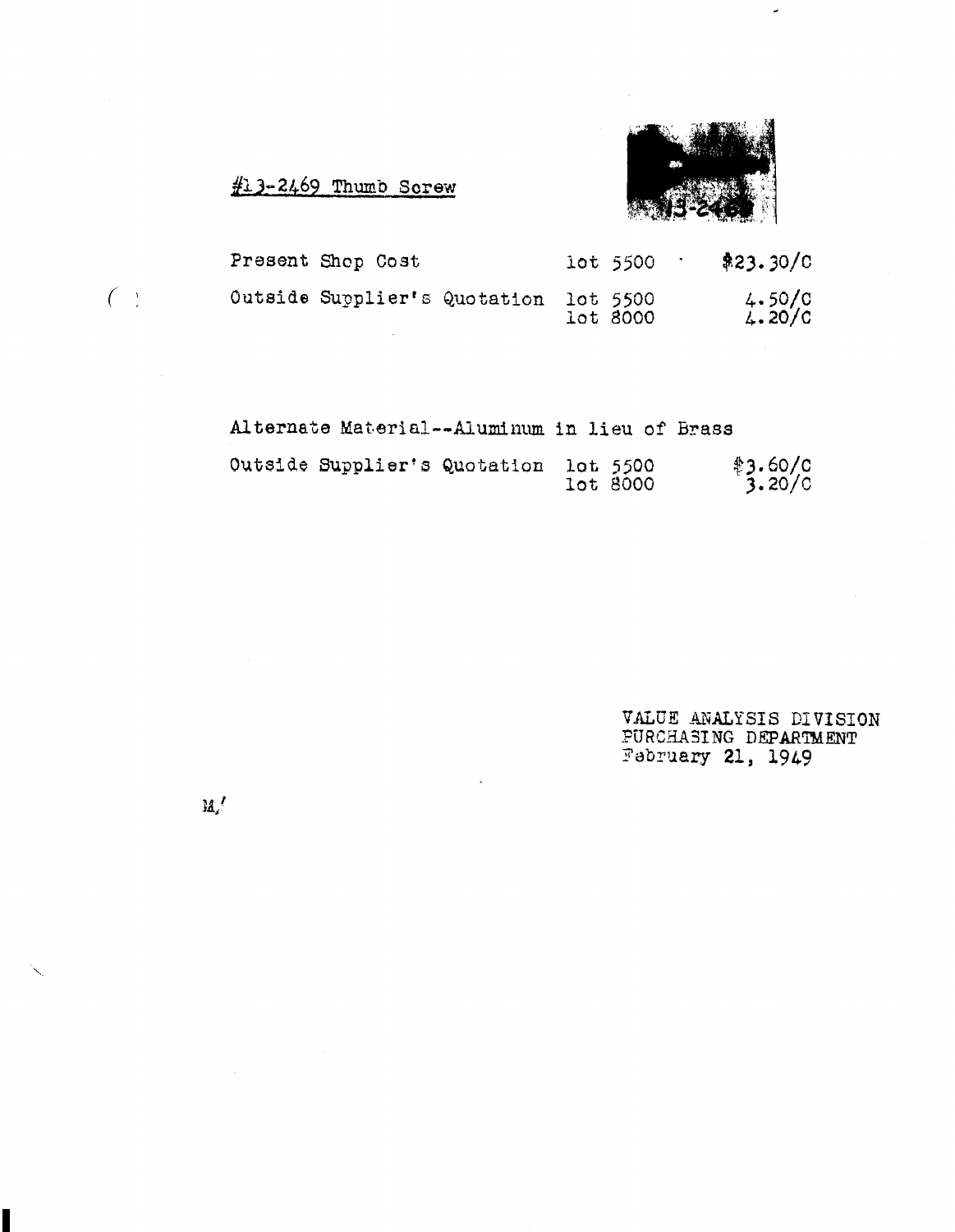$\#17 - 164$  Switch Point



| Present Shop Cost                        |  | lot 100,000 | \$1.25/C\$ |
|------------------------------------------|--|-------------|------------|
| Outside Supplier's Quotation lot 100,000 |  | 1ot 150,000 | .95<br>.90 |

VALUE ANALYSIS DIVISION PURCHASING DEPARTMENT

 $\mathbf{M}$  /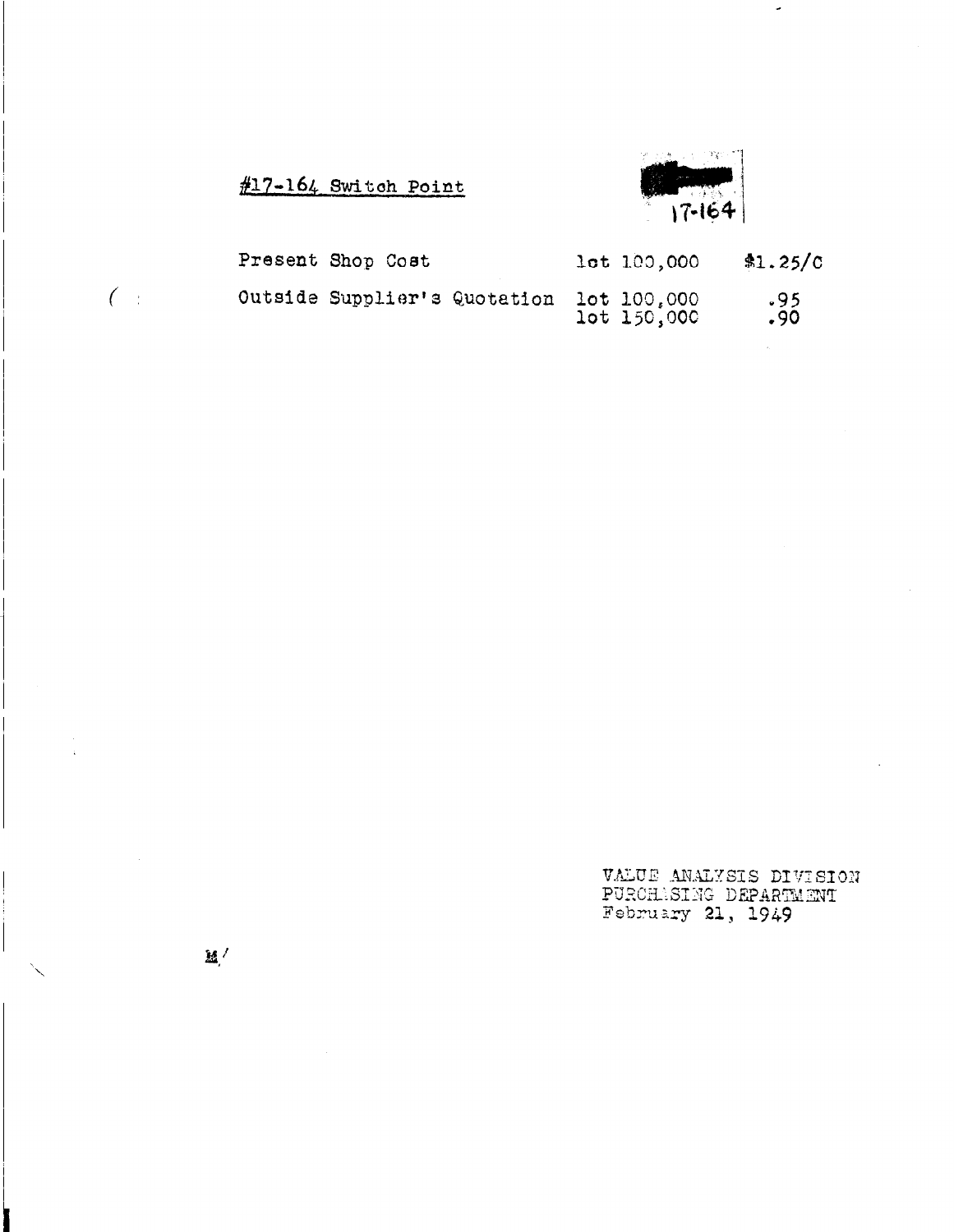#17-354 Contact (Sterling Silver)



| Present Shop Cost            |              |        |
|------------------------------|--------------|--------|
| (Made on screw machine)      | $10t$ 30,000 | \$6.08 |
| Outside Supplier's Quotation |              |        |
| (Made on a header)           | $10t$ 30,000 | 1.53   |

Alternate material--Coin silver in lieu of Sterling<br>(Coin silver is better suited for contact purposes) Outside Supplier's Quotation lot 30,000 \$1.49/C

> VALUE ANALYSIS DIVISION PURCHASING DEPARTMENT<br>February 21, 1949

 $\mathbf{M}$